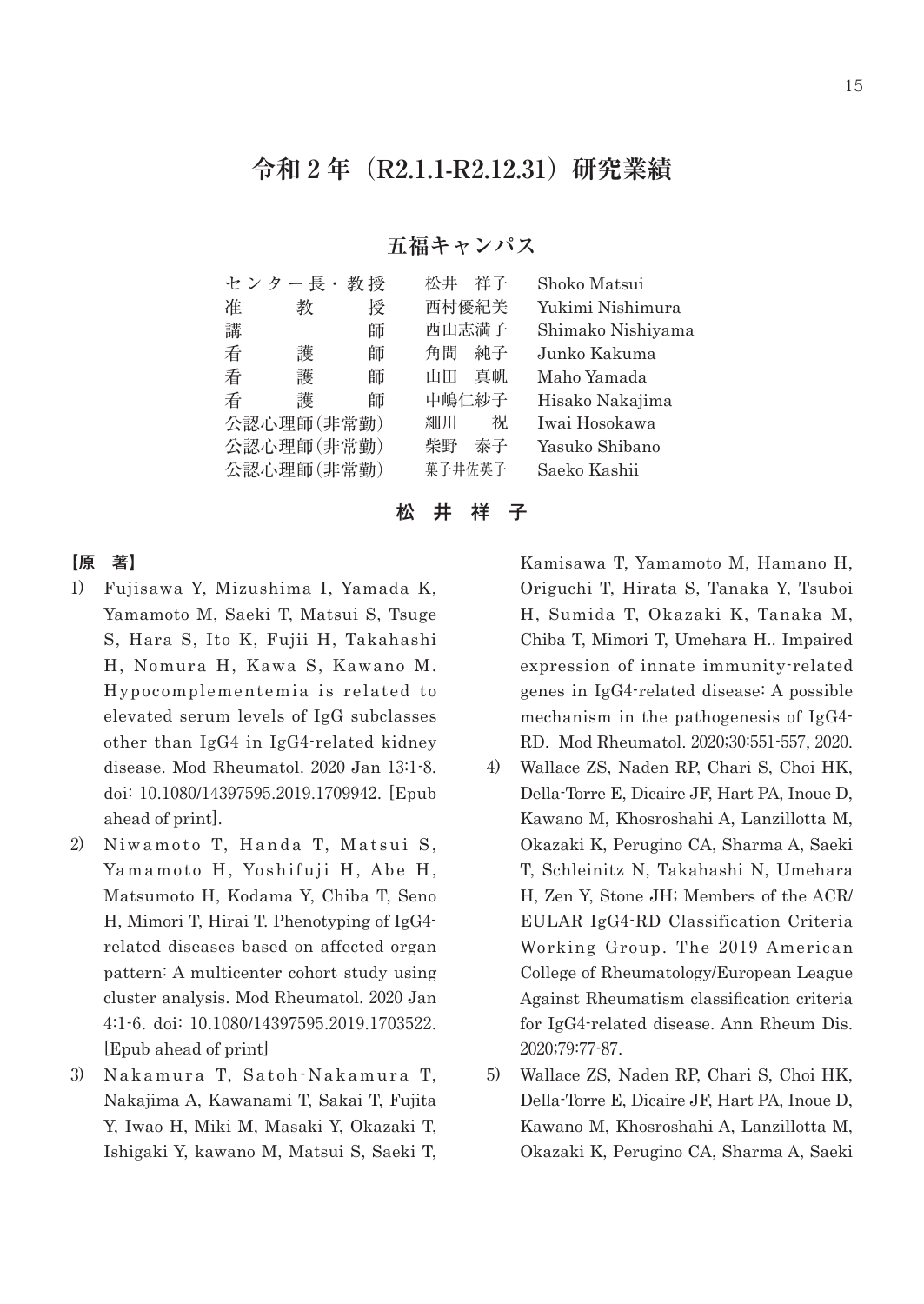T, Schleinitz N, Takahashi N, Umehara H, Zen Y, Stone JH; Members of the ACR/ EULAR IgG4-RD Classification Criteria Working Group. The 2019 American College of Rheumatology/European League Against Rheumatism classification criteria for IgG4-related disease. Arthritis Rheumatol. 2020;72:7-19.

- 6) Umehara H, Okazaki K, Kawa S, Takahashi H, Goto H, Matsui S, Ishizaka N, Akamizu T, Sato Y, Kawano M; Research Program for Intractable Disease by the Ministry of Health, Labor and Welfare (MHLW) Japan.. The 2020 Revised Comprehensive Diagnostic (RCD) Criteria for IgG4-RD. Dec 4:1-14. doi: 10.1080/14397595.2020.1859710. Online ahead of print.
- 7) Inomata M, Hirai T, Takata N, Murayama N, Hayashi K, Seto Z, Tokui K, Okazawa S, Kambara K, Imanishi S, Miwa T, Matsui S, Hayashi R, Tobe K. Relationship between Patient Characteristics and the Timing of Provision of Explanation about DNAR to Patients with Advanced Lung Cancer. Intern Med.2020;59:2989-2994.
- 8) Inomata M,Azechi K, Takata N, Hayashi K, Tokui K, Taka C, Okazawa S, Kambara K, Imanishi S, Miwa T, Hayashi R, Matsui S, Tobe K. Association of Tumor PD-L1 Expression with the T790M Mutation and Progression-Free Survival in Patients with EGFR-Mutant Non-Small Cell Lung Cancer Receiving EGFR-TKI Therapy. Diagnostics (Basel). 2020 Nov 25;10(12):1006. doi: 10.3390/ diagnostics10121006.
- 9) Azechi K, Takata N, Murayama N, Tokui K, Taka C, Okazawa S, Kambara K, Imanishi S, Miwa T, Hayashi R, Matsui S, Inomata

M. Irinotecan monotherapy as third-or further-line treatment for patients with small cell lung cancer. Tumori Journal 2020

- 10) 松井祥子.大学の保健管理の現状と考察.学 園の臨床研究. 2020;19:1-6.
- 11) 中川圭子, 宮田留美, 松井祥子.入学時およ び修学2ヶ月後の健康調査の有用性の検討. 学園の臨床研究. 2019;18:19-22. (追記)
- 12) 岩田 実, 高倉一恵, 野口寿美, 松井祥子, 山 本善裕. 本学学生におけるBMI分類ごとの 血圧、生活習慣の特徴.学園の臨床研究. 2019;18:23- 26.(追記)

## 【総 説】

- 1) 松井祥子.IgG4関連呼吸器疾患の診断と治 療. Current Therapy. 2020; 38(7): 32 -38.
- 2) 松井祥子.IgG4関連呼吸器疾患 最新の話 題. 日本内科学会誌. 2020;109(8):1595-1601.
- 3) 山本 洋, 小松雅宙, 小沢陽子, 安尾将法, 上 原 剛, 川上 聡, 小口和浩, 川 茂幸, 久保 惠嗣, 松井祥子. IgG4関連呼吸器疾患.呼吸 器内科. 2020;38(6):555-531.

## 【学会報告】

- 1) Matsui S, Okazawa S, Tokui K, Kambara K, Imanishi S, Taka C, Yamada T, Inomata M, Tobe K. Outcome of IgG4-related disease patients that did not receive glucocorticoid therapy. ATS 2020 Virtual; 2020 Aug 5-9.
- 2) Komatsu M, Yamamoto H, Matsui S, Baba T, Miyamoto A, Handa T, Tomii Y, Waseda Y, Bando M, Ishii H, Miyazaki Y, Iwasawa T, Johkoh T, Yoshizawa A, Terasaki Y, Hebisawa A, TakemuraT, Kawabata Y, Hanaoka M, Ogura T. Seventeen cases of "IgG4-positive interstitial pneumonia" characterized by elevated serum IgG4 levels and IgG4-positive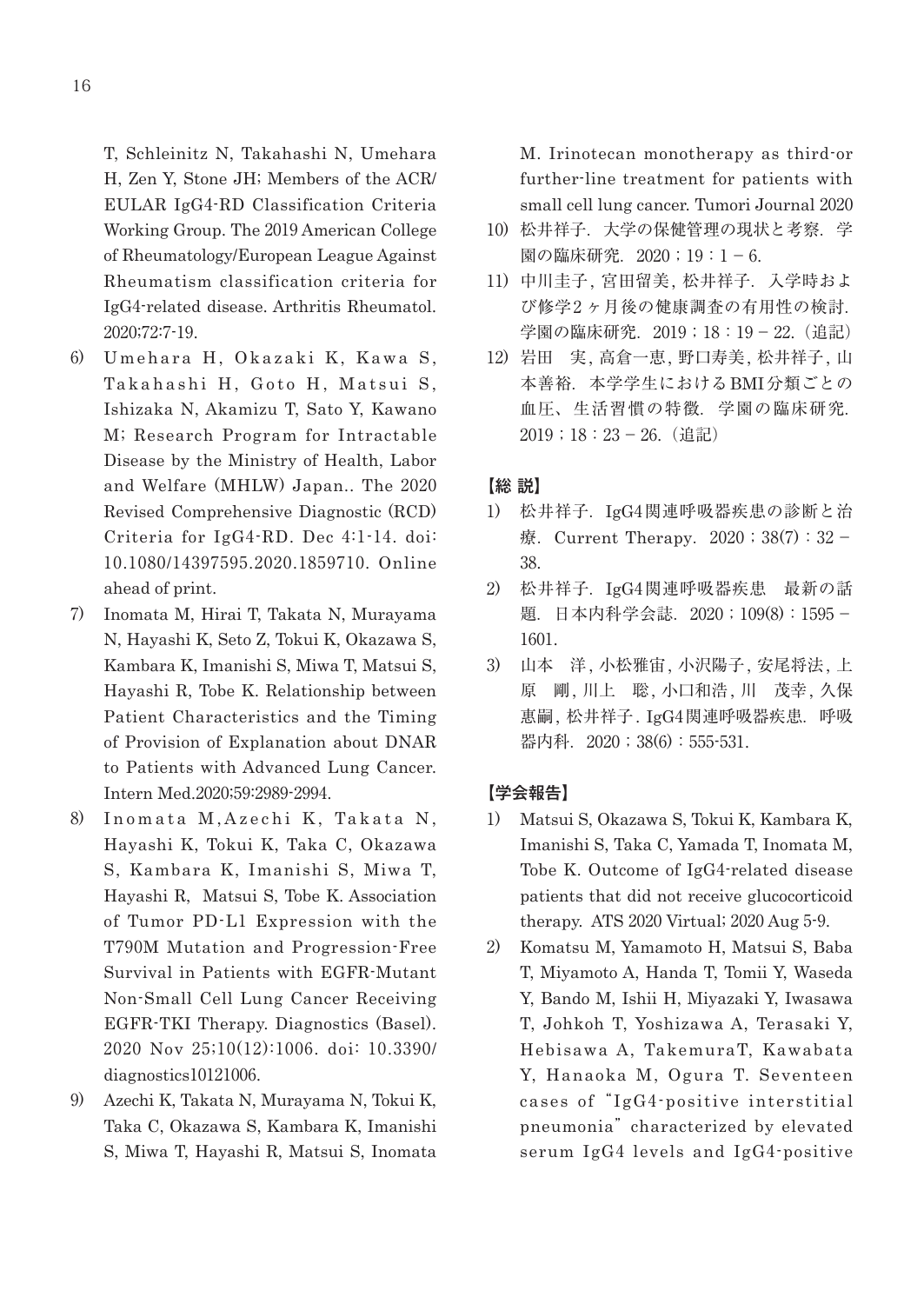plasma cell infiltrations in the lungs. ERS international virtual congress 2020; 2020 Sept 7-9.

- 3) 浅野 諒子, 津田 玲奈, 杉下 尚徳, 川高 正 聖, 山崎 美帆, 木戸 敏喜, 朴木 博幸, 篠田 晃一郎, 多喜 博文, 松井 祥子, 戸邉 一之. Etanercept から Certolizumab-pegolに治療 変更後にサルコイドーシスを発症した関節リ ウマチ症例.第 64回日本リウマチ学会総会・ 学術講演会;2020 Aug 17-31;Web開催
- 4) 岡澤成祐,高田巨樹,村山 望,林 加奈, 㔟藤善大,徳井宏太郎,神原健太,今西信 悟,三輪敏郎,林 龍二,松井祥子,猪又峰 彦.当科における特発性肺繊維症患者に対す るニンテダニブの使用経験. 第 60回日本呼 吸器学会学術講演会;2020 Sept 20-22;名古 屋 (オンライン)
- 5) 勢藤善大, 高田巨樹, 村山 望, 林 加奈, 徳井宏太郎,岡澤成祐,神原健太,今西信悟, 三輪敏郎,松井祥子,林 龍二,猪又峰彦. 小細胞肺癌 3次治療以降におけるイリノテカ ン単剤療法の効果と安全性.第 60回日本呼 吸器学会学術講演会; 2020 Sept 20-22; 名古 屋(オンライン)
- 6) 高田巨樹, 畦地健司, 林 加奈, 徳井宏太 郎,高 千紘,岡澤成祐,神原健太,今西信 悟,三輪敏郎,林龍二,松井祥子,猪又 峰彦.PD-L1陰性の非扁平上皮非小細胞肺 癌患者におけるICI投与開始後の生存期間の 解析.第 85回呼吸器合同北陸地方会;2020 Oct 25;福井 (オンライン).
- 7) 林 加奈,畦地健司,高田巨樹,徳井宏太郎, 高 千紘,岡澤成祐,神原健太,今西信悟, 三輪敏郎, 松井祥子, 猪又峰彦, 林 龍二, 田森俊一,野村 智.免疫チェックポイント 阻害剤を使用した肺多形癌の臨床経過の提示 (3例).第 85回呼吸器合同北陸地方会;2020

Oct 25;福井 (オンライン).

- 8) 高田 巨樹, 神原 健太, 村山 望, 勢藤 善大, 徳 井 宏太郎, 岡澤 成祐, 今西 信悟, 三輪 敏郎, 猪又 峰彦, 松井 祥子, 林 龍二. 気管支閉塞に クライオバイオプシーを施行した一例. 第 43 回日本呼吸器内視鏡学会学術集会;2020 Jun 26-27;紙上開催.
- 9) 村山 望, 神原 健太, 高田 巨樹, 勢藤 善大, 徳 井 宏太郎, 岡澤 成祐, 今西 信悟, 三輪 敏郎, 猪又 峰彦, 松井 祥子, 林 龍二. 気管支鏡検査 の特異的所見から転移性悪性黒色腫と診断で きた1例. 第43回日本呼吸器内視鏡学会学術 集会; 2020 Jun 26-27; 紙上開催.
- 10) 木戸敏樹, 松井祥子, 小檜山葵, 山崎美帆, 津 田玲奈, 篠田晃一郎, 戸邉一之, 内田佳介, 江石義信.血清可溶性IL-2受容体高値を伴 う全身性サルコイドーシスの一例. 第40回 日本サルコイドーシス/肉芽腫性疾患学会総 会;2020 Oct 30-31;大阪(オンライン).
- 11) 石木 学, 高倉一恵, 野口寿美, 福島佐和子, 山本善裕, 松井祥子. 新型コロナウイルス感 染症禍での健康診断. 第58回全国大学保健 管理研究集会;2020 Nov 25-26;京都(オン ライン).

## 【その他】

- 1) 松井祥子.呼吸器領域分科会報告. 厚生労働 科学研究 難治性疾患克服研究事業 「IgG4 関連疾患並びに治療指針の確立を目指した 研究 | 班(中村班) 第1回合同班会議; 2020 Jul 31;オンライン.
- 2) 松井祥子.呼吸器領域分科会報告. 厚生労働 科学研究 難治性疾患克服研究事業 「IgG4 関連疾患並びに治療指針の確立を目指した 研究 | 班 (中村班) 第 2回合同班会議; 2020 Dec 27;オンライン.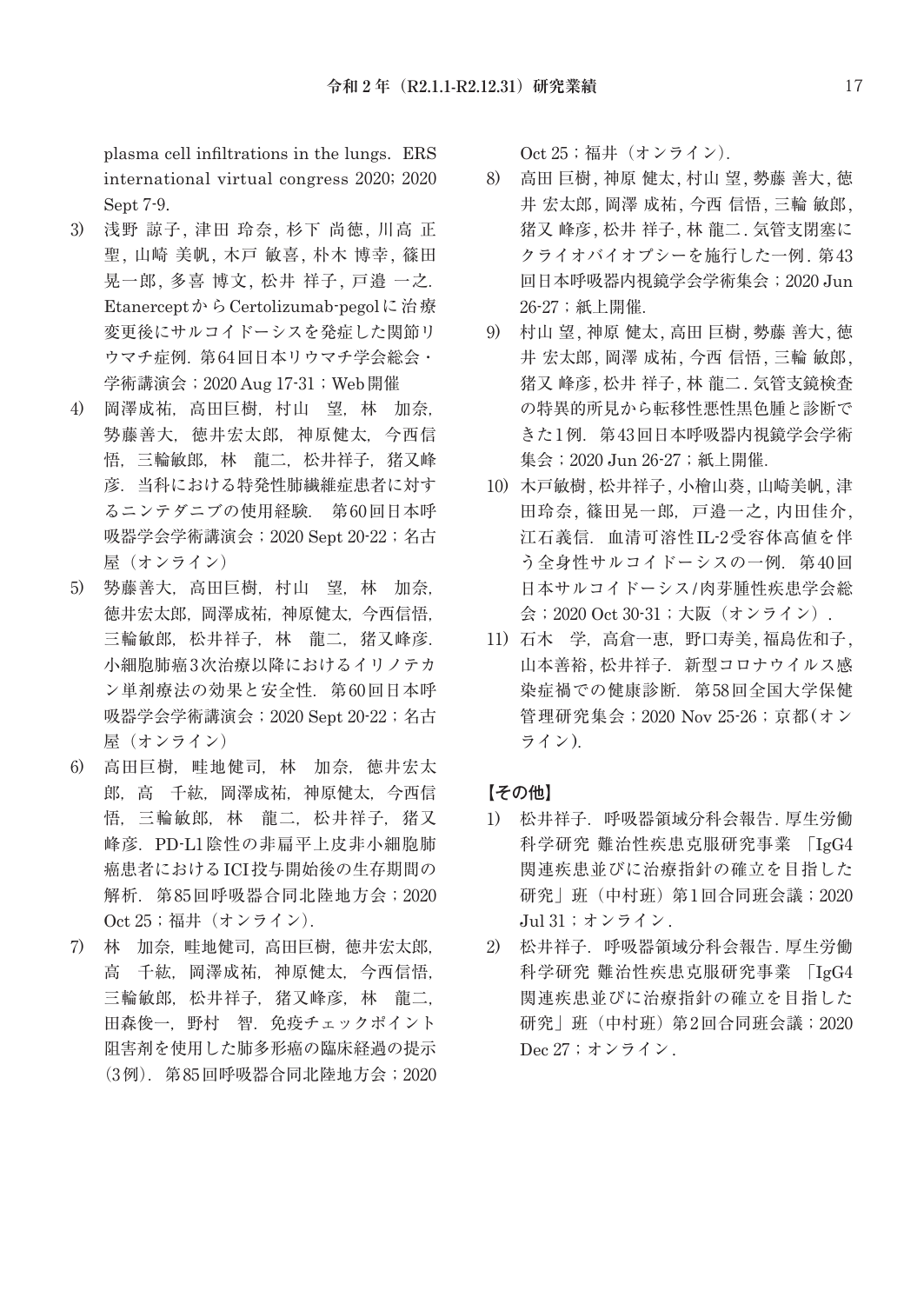#### 【著 書】

- 1) 西村優紀美(2020) 4章 実践編 01 当事者目線 での想像,対話と合理的配慮.北川明編著 発達障害のある看護職・看護学生支援の基本 と実践.メジカルビュー社,108-126.
- 2) 西村優紀美(2020) 4章 実践編 02 学内教育・ 臨地実習・評価での応用.北川明編著 発達 障害のある看護職・看護学生支援の基本と実 践.メジカルビュー社,127-149.
- 3) 西村優紀美(2020)第8章 高等学校の特別支援 教育に期待すること.小田浩伸編著 高等学 校における特別支援教育の展開. 金子書房.  $98 - 106$ .
- 4) 西村優紀美(2020)成人・青年期への支援(発 達障害学生への支援).一般社団法人臨床発 達心理士認定運営機構(編)臨床発達心理士 わかりやすい資格案内「第4版]. 101-104.

#### 【学会、研究会等における学術講演】

- 1) 西村優紀美:富山大学における発達障害学生 への修学支援・就労移行支援高等教育におけ る障がい学生支援. 東北大学学生相談・特 別支援センタースーパーヴィジョン研修会. 2020.2.22.宮城.
- 2) 西村優紀美:障害のある学生に対する合理的 配慮~考え方と支援の実際~ 2020.3.16.岐阜.
- 3) 西村優紀美:医療系大学における発達障害 学生への支援の在り方. 2020年度 日本特 殊教育学会第58回大会 自主シンポジウ ム.2020.7.31.オンデマンド配信.
- 4) 西村優紀美:遠隔学生支援の利点と留意点~

発達障害学生とオンライン授業&支援~. 第 51回学生相談セミナー .2020.8.2.オンライン 研修会.

- 5) 西村優紀美:~専門職養成系高等教育機関: メディカルスタッフ養成分野を中心に~支援 担当者の立場から、障害学生支援の役割を考 える~発達障害学生の支援を中心に~ . AJC 2020 (Ahead Japan Conference 2020)  $\star \check{\sim}$ ラインプログラム.2020.8.3.オンデマンド配 信.
- 6) 西村優紀美・門目紀子・末吉彩香・柘植雅 義:発達障害のある高校生に向けた大学体験 プログラムの意義~高校生は何が知りたいの か、大学は何を準備できるのか~ . 日本LD 学会第29回大会自主シンポジウム. オンデ マンド配信.2020.8.28.
- 7) 西村優紀美:発達障害学生に対する組織的な 修学・就職支援の取り組み~実践例をもとに した具体的対策について~ .国際医療福祉大 学FD研修会.2020.9.16.栃木.

## 【社会活動】

- 全国高等教育障害学生支援連絡協議会 理事
- 独立行政法人日本学生支援機構障害学生支援 委員会 委員
- 石川県教育委員会 平成 29年度生徒指導・ 発達障害サポートチーム 委員
- (独)高齢・障害・求職者雇用支援機構 障 害者職業総合センター発達障害学生就労支援 研究委員会委員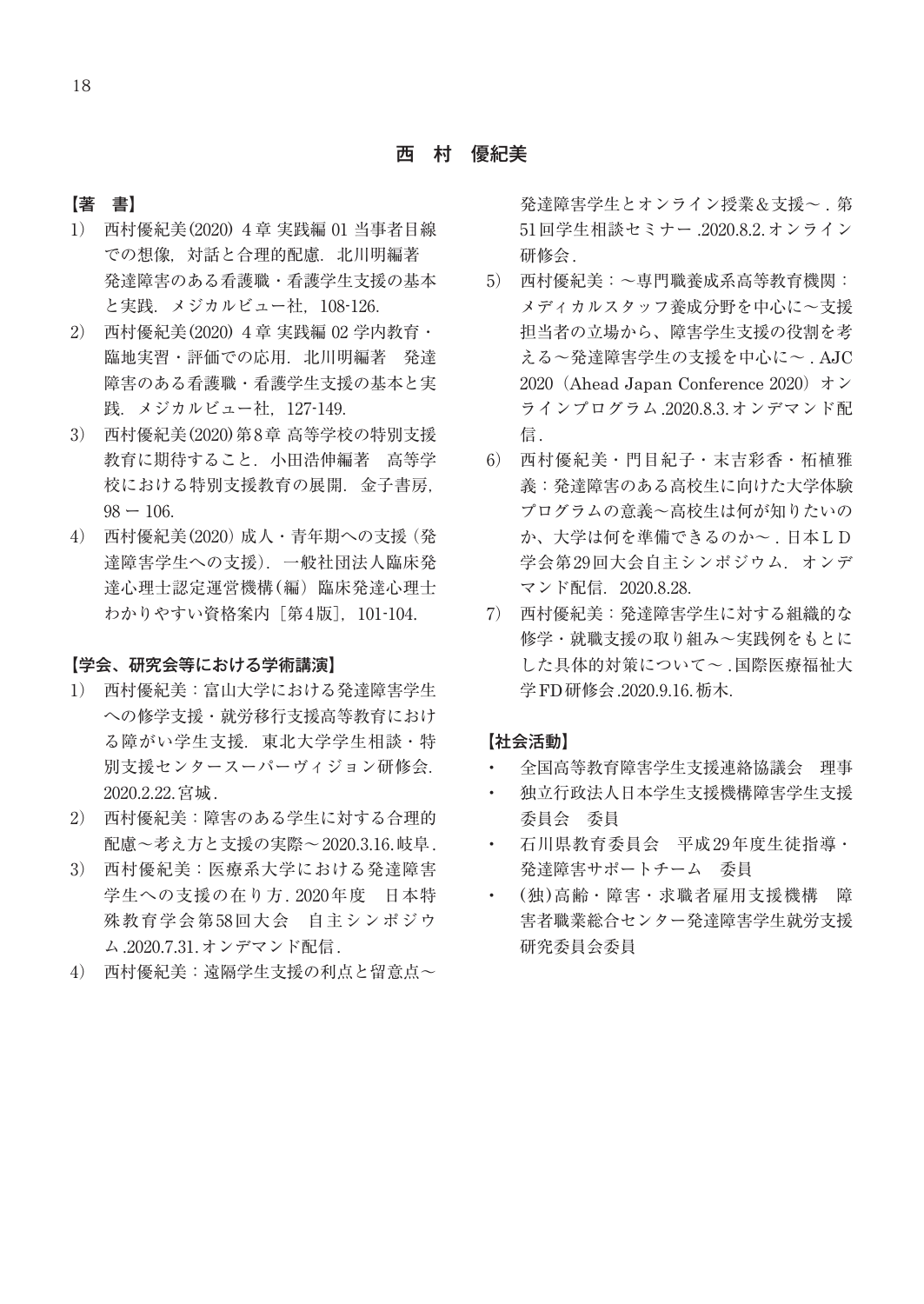西 山 志満子

## 【原 著】

- 1) Takayanagi Y, Kulason S, Sasabayashi D, Takahashi T, Katagiri N, Sakuma A, Ohmuro N, Katsura M, Nishiyama S, Nakamura M, Kido M, Furuichi A, Noguchi K, Matsumoto K, Mizuno M, Ratnanather JT, Suzuki M. Structural MRI Study of the Planum Temporale in Individuals With an At-Risk Mental State Using Labeled Cortical Distance Mapping. Front Psychiatry. 2020 Nov 24;11:593952. doi: 10.3389/fpsyt.2020.593952.
- 2) Tateno T, Higuchi Y, Nakajima S, Sasabayashi D, Nakamura M, Ueno M, Mizukami Y, Nishiyama S, Takahashi T, Sumiyoshi T, Suzuki M. Features of Duration Mismatch Negativity Around the Onset of Overt Psychotic Disorders: A Longitudinal Study. Cereb Cortex. 2020 Dec 21;bhaa364. doi: 10.1093/cercor/bhaa364.
- 3) Takahashi T, Tsugawa S, Nakajima S, Plitman E, Chakravarty MM, Masuda F, Kurose S, Ochi R, Matsushita K, Sasabayashi D, Nakamura M, Nishikawa Y, Takayanagi Y, Nishiyama S, Higuchi Y, Mizukami Y, Furuichi A, Kido M, Hashimoto R, Noguchi K, Fujii S, Mimura M, Noda Y, Suzuki M. Thalamic and striato-pallidal volumes in schizophrenia patients and individuals at risk for psychosis: a multi-atlas segmentation study. Schizophr Res, in press. DOI: 10.1016/j.schres.2020.04.016

#### 【症例報告】

1) Nishiyama S, Sumiyoshi T, Higuchi Y, Suzuki M. Potential efficacy of cognitive behavioral therapy on neurocognitive

function: a case of ultra-high risk for psychosis. Jpn Bull Soc Psychiat. 2020 Feb; 29(1): 10-20.

2) 樋口悠子, 高橋 努, 笹林大樹, 西山志満子, 鈴木道雄. 神経発達症を背景に、精神病リ スク状態から統合失調症を発症した1例~ mismatch negativity測定結果からの考察~. 予防精神医学. 2020 Dec; 5(1): 62-71.

## 【総 説】

1) 樋口悠子, 住吉太幹, 立野貴大, 中島英, 西山 志満子, 高橋努, 鈴木道雄. 統合失調症およ び精神病発症リスク状態に対するMMNの 臨床的有用性. 臨床神経生理学. 2020 Dec; 48(6): 650-655. DOI: https://doi.org/10.11422/ jscn.48.650

【マニュアル】

- 1) 西山志満子. いじめの実情. 心の健康発達· 成長支援マニュアル 2020.日本医療研究開発 機構(AMED)障害者対策総合研究開発事 業(精神障害分野)「児童・思春期における 心の健康発達・成長支援に関する研究」(研 究代表:水野雅文), 26-33, 2020
- 2) 西山志満子, 高橋 努, 樋口悠子, 鈴木道雄. 専門家からみたワンポイントアドバイス.心 の健康発達・成長支援マニュアル 2020 日本 医療研究開発機構(AMED)障害者対策総 合研究開発事業(精神障害分野)「児童・思 春期における心の健康発達・成長支援に関す る研究」(研究代表:水野雅文), 57-60, 2020

## 【学会報告】

1) 樋口悠子, 高橋 努, 立野貴大, 中島 英, 水上 祐子, 西山志満子, 住吉太幹, 鈴木道雄. 早期 精神病研究におけるMMNの役割. シンポジ ウ ム「Mismatch negativity (MMN): 統 合 失調症バイオマーカー」. 第 116回日本精神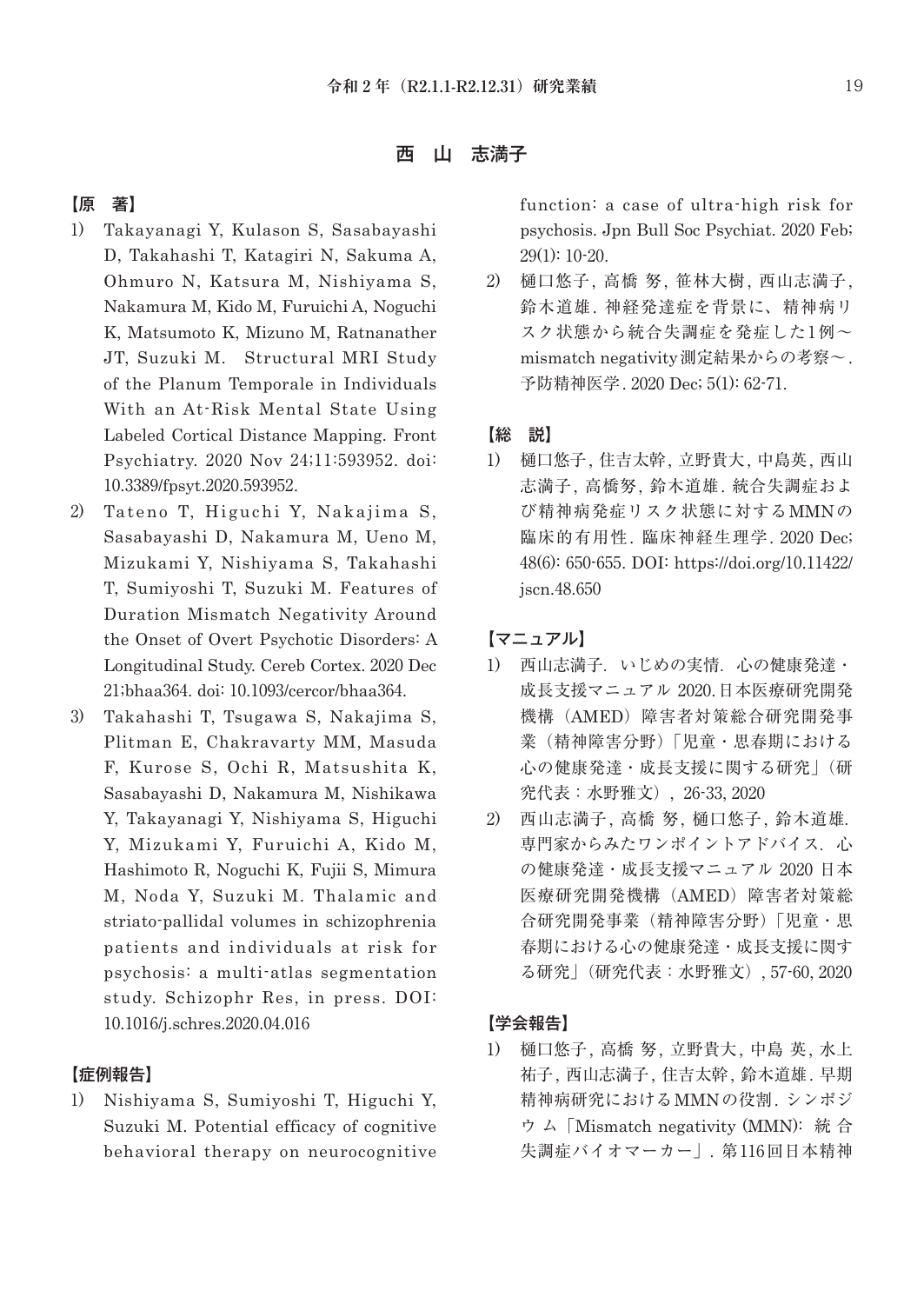神経学会; 2020 Sep 28-30; 仙台(オンライ ン).(シンポジウム・ワークショップ パネ ル)

- 2) 樋口悠子, 立野貴大, 中島 英, 水上祐子, 西山 志満子, 高橋 努, 住吉太幹, 鈴木道雄. 精神病 性障害におけるバイオマーカーとしてのミス マッチ陰性電位の役割. シンポジウム「ミス マッチ陰性電位の精神科臨床応用」. 第 50回 日本臨床神経生理学会; 2020 Nov 26-28; 京都 (オンライン)(シンポジウム・ワークショッ . プ パネル)
- 3) 西山志満子. 精神病性症状を呈する大学生へ の保健管理センターにおけるCBTp事例(シ ンポジウム). 第 20回日本認知療法・認知行 動療法学会;2020 Nov. 21-23; 京都(オンラ イン).
- 4) 樋口悠子, 住吉太幹, 立野貴大, 中島 英, 水上 祐子, 西山志満子, 伊藤博子, 笹林大樹, 高橋 努, 鈴木道雄. 統合失調症および精神病発症 リスク状態におけるOmega-3不飽和脂肪酸 製剤の効果. 第 50回日本臨床神経生理学会; 2020 Nov 26-28; 京都(オンライン).(ポス ター)
- 5) 立野貴大, 樋口悠子, 中島 英, 笹林大樹, 中 村美保子, 上野摩耶, 水上祐子, 西山志満子, 高橋 努, 住吉太幹, 鈴木道雄. 持続長ミス マッチ陰性電位の統合失調症発症前後にお ける縦断的変化. 第 50回日本臨床神経生理学 会; 2020 Nov 26-28; 京都(オンライン).(ポ スター)
- 6) 中島 英, 樋口悠子, 立野貴大, 笹林大樹, 中村 美保子, 上野摩耶, 水上祐子, 西山志満子, 高 橋 努, 住吉太幹, 鈴木道雄. 精神病発症リス ク状態における事象関連電位の縦断変化と臨 床経過との関連. 第 50回日本臨床神経生理学 会; 2020 Nov 26-28; 京都(オンライン).(ポ スター)

## 【その他】

- 1) 西山志満子. 新型コロナウイルスがもたらす 心理的影響とストレスマネジメント.富山大 学特別公開オンラインセミナー"ウィズコロ ナ"にむけて; 2020 Jul 11. 富山.
- 2) 西山志満子. 思春期・青年期のこころのリ スクと早期介入. 令和2年度ゲートキーパー ネット富山研修会; 2020 Dec 5. 富山.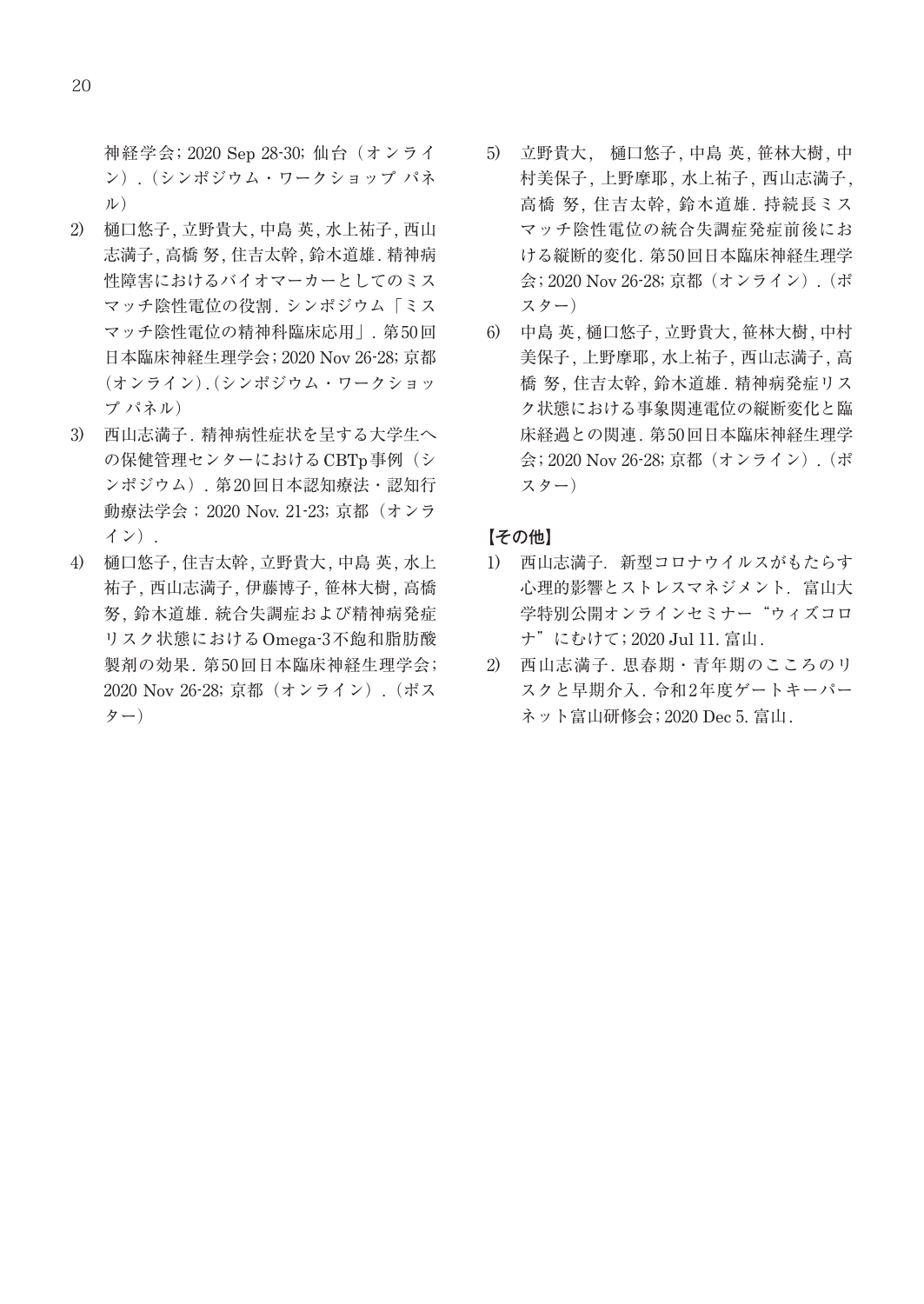## **杉谷キャンパス**

| 分室長 · 教授 (併)     |    | 山本 | 善裕             | Yoshihiro Yamamoto |
|------------------|----|----|----------------|--------------------|
| 准<br>教           | 授  | 石木 | 学              | Ishiki Manabu      |
| 看<br>護           | 師  | 高倉 | 一恵             | Kazue Takakura     |
| 看<br>護           | 師  | 野口 | 寿美             | Hitomi Noguchi     |
| 穴<br>心<br>理<br>認 | 師  | 荊澤 | 貴史             | Takafumi Barazawa  |
| 公認心理師(非常勤)       | 柴野 | 泰子 | Yasuko Shibano |                    |

石 木 学

## 【原 著】

1) Iwata Minoru, Kamura Yutaka, Honoki Hisae, Kobayashi Kaori, Ishiki Manabu, Yagi Kunimasa, Fukushima Yasuo, Takano Atsuko, Kato Hiromi, Murakami Shihou, Higuchi Kiyohiro, Kobashi Chikaaki, Fukuda Kazuhito, Koshimizu Yukiko, Tobe Kazuyuki. Family history of diabetes in both parents is strongly associated with impaired residual β-cell function in Japanese type 2 diabetes patients. Journal of Diabetes Investigation. 2020;11:564-572

## 【学会報告】

- 1) 圓角麻子, 瀧川章子, 朴木久恵, 四方雅隆, 八 木邦公, 桑野剛英. 西村歩, 渡辺善之, 角朝 信, 岡部圭介, 藤坂志帆, 石木学, 戸邉一之. 2型糖尿病における血中グルカゴン濃度とイ ンスリン分泌・抵抗性指標との関連. 第 63回 日本糖尿病学会年次学術集会学会; 2020 Oct 05-16; 滋賀(オンライン)
- 2) 四方雅隆, 朴木久恵, 圓角麻子, 瀧川章子, 神 原健太, 藤坂志帆, 石木学, 岩田実, 中條大 輔, 八木邦公, 戸邉一之. アテゾリズマブ使 用中に発症した複数の膵島関連自己抗体を 有する急性発症 1型糖尿病の 1例. ; 2020 Oct 05-16; 滋賀(オンライン)
- 3) 石木学、三原弘 、関根道和 、廣川慎一郎、 稲寺秀邦、足立雄一. 医学生の早期介護体験 実習での自己または他者への視点の検討. 第 52回日本医学教育学会大会; 2020 July 17-18;

鹿児島(オンライン)

- 4) 三原弘、石木 学, 廣川 慎一郎, 関根 道和, 足 立 雄一. 臨床実習後OSCE成績の予見因子 は何か。第 52回日本医学教育学会大会; 2020 July 17-18; 鹿児島(オンライン)
- 5) 三原弘、石木 学, 廣川 慎一郎, 関根 道和, 足 立 雄一. 臨床実習生に対するシミュレーショ ン実技の実施・ピア評価の自動解析プログラ ム構築. 第 52回日本医学教育学会大会; 2020 July 17-18; 鹿児島(オンライン)
- 6) 岡澤成祐、木戸敏喜, 三原弘, 石 学, 関根道 和, 北島勲, 足立雄一, 猪又峰彦, 戸邉一之. Moodleを利用した前内科系実習の経験済み 項目データの個別フィードバックの試み. 第 52回日本医学教育学会大会; 2020 July 17-18; 鹿児島(オンライン)
- 7) 石木学、八木邦公、戸邉一之. ワークショッ プ①「CDEL活動:現状と課題」. 第 94回日 本糖尿病学会中部地方会;2020 Sep 19-20; 岐阜(オンライン)
- 8) 石木学,高倉一恵,野口寿美, 福島佐和子, 山本善裕, 松井祥子. 新型コロナウイルス感 染症禍での健康診断. 第58回全国大学保健 管理研究集会;2020 Nov 25-26;京都(オン ライン).

## 【その他】

1) 石木学. 糖尿病予防のための基礎知識;富山 市南保健福祉センター糖尿病予防講座; 2020 Nov. 30; 富山